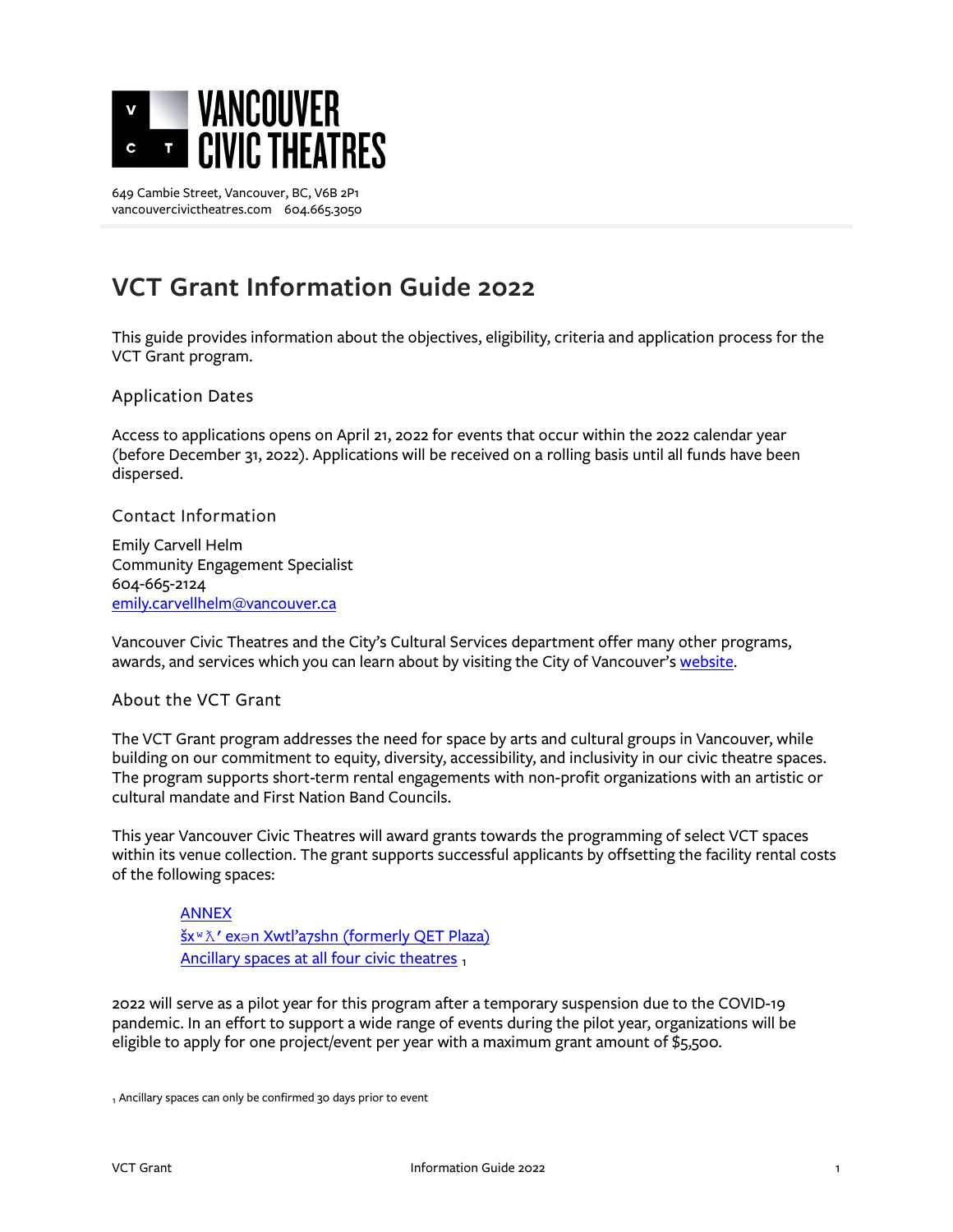

The grant is not a cash award issued by cheque, or directly deposited into your organization's bank account. The grant amount will be considered an in-kind credit from which the facility rental costs that are invoiced to you by VCT will be deducted.

The grant amounts awarded may cover many of your rental costs, however there may be additional costs that could incur. Examples include: overtime labour, insurance premiums, food and beverage fees, taxes, security, and additional technical crew based on production needs. GST is assessed and collected on the total amount of all rentals and staff. Grant monies cannot be used to pay a tax amount.

## Eligibility

To apply to this program, the organization must:

• Be a non-profit society, a community service co-op legally registered and in good standing with BC Registries and Services, a First Nations Band Council on whose unceded traditional homelands Vancouver sits, or a registered charity with the Canada Revenue Agency (CRA) OR

Groups that are not incorporated as registered non-profits, co-ops, or charities may contact staff to determine if an application in partnership with a registered non-profit society, co-op, charity or First Nations Band council is eligible

- Have an active presence in and deliver programs and services within Vancouver, or if led by either the x<sup>w</sup>məθk<sup>w</sup>əy' əm (Musqueam), Skwxwú7mesh (Squamish) and səlilwətal (Tsleil-Waututh) peoples held in their traditional homelands
- Have a clear artistic or cultural mandate
- Have skilled leadership, and be working with artists and creative collaborators with the relevant lived experience, permission, knowledge, skills, and expertise to lead and contribute to the work
- Provide respectful and safe working conditions for artists, staff, volunteers and contractors
- Comply with all applicable laws, governing acts, regulations, bylaws and guidelines, including obtaining any necessary licenses, permits or approvals required for the project

Priority for funding will be given to:

- Organizations that are ineligible to apply for a Theatre Rental Grant (TRG) or for events within the 2022 calendar year where the TRG deadline has passed
- Organizations and projects that reflect the priorities of the City's culture plan, *Culture/Shift*
- Public-facing events or performances that are free or ticketed at a low-cost
- First time applicants

Eligible projects include:

- Community-driven festival or special event with a focus on celebrating diversity
- Workshops/courses
- Performances
- Lectures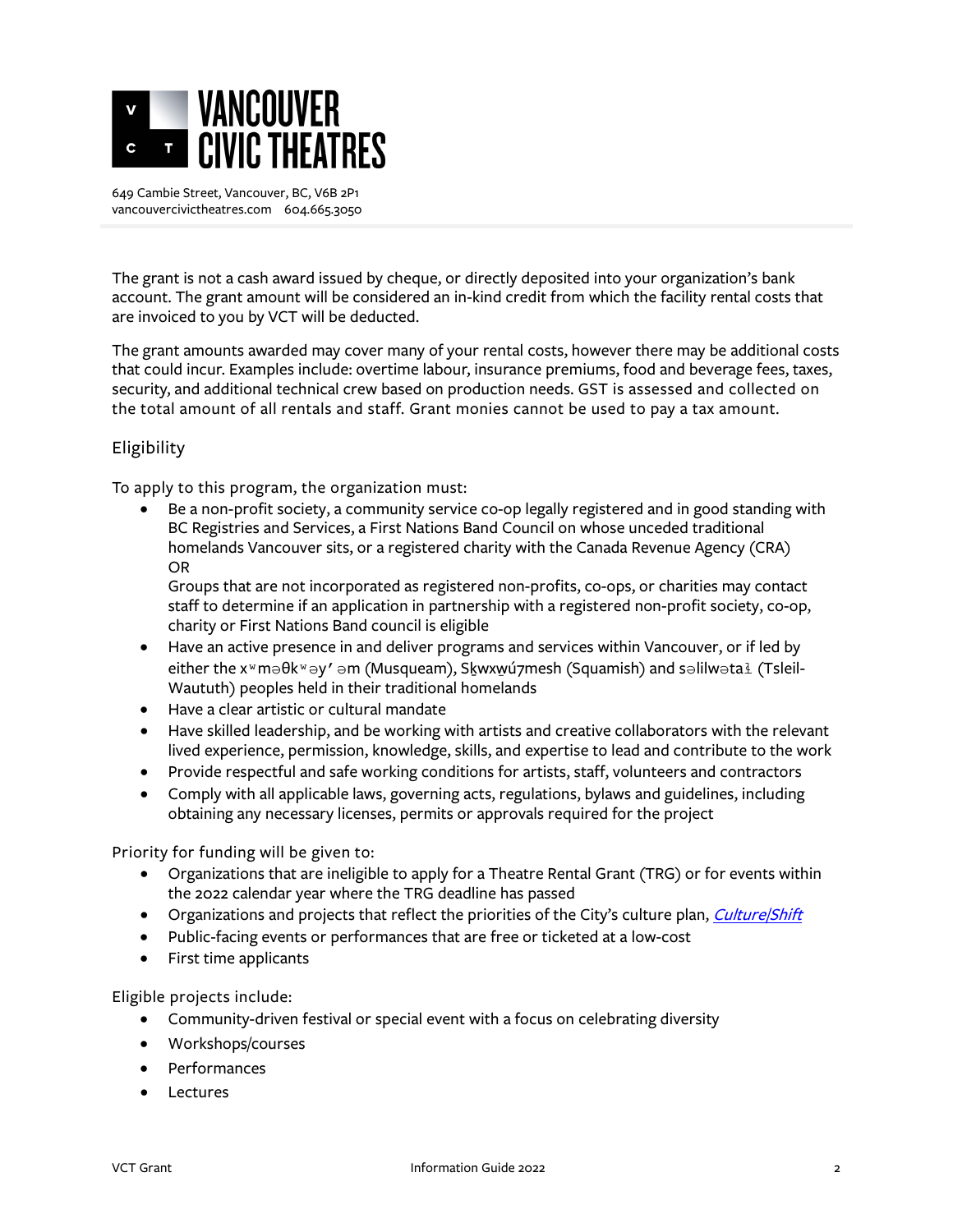

Ineligible organizations/projects include:

- Organizations that do not meet program eligibility and objectives
- Political organizations
- Religious organizations
- Third-party fundraisers

#### Assessment and Evaluation Process

A staff review process is used for this program. VCT staff and managers evaluate requests against the program criteria and funding priorities which consider each proposal's relative merits.

Grant results will be available approximately 4 weeks after the application is submitted.

Please note that VCT Grant requests often exceed available resources. As a result, not every grant can be funded or funded to the full request amount. Receipt of a grant does not guarantee funding in any future intakes.

### Conditions of Assistance

The awarded applicant will:

- Acknowledge Vancouver Civic Theatres in all promotional materials, speeches and welcoming/opening remarks in accordance with VCT's public acknowledgement guide
- Notify VCT of any significant programming/event changes in writing, which may result in the reduction or cancellation of the granted amount
- Complete and return a final report no later than 30 days post-event
- Acknowledge that cancellation fee(s) are applicable for the cancellation of any confirmed dates

#### How to Apply

Applications for the VCT Grant are to be completed online using [VanApply,](https://vanapply.vancouver.ca/) the City's new grants management system.

#### Application Process

- 1. Contact the VCT Grant program administrator to confirm eligibility and indicate interest in applying for a grant
- 2. Secure event date(s) at Vancouver Civic Theatres
- 3. VCT staff will send you a booking request form to fill in along with an access code for VanApply
- 4. Return the booking request form to VCT to obtain your total grant request amount
- 5. Once the completed booking request form has been returned to you, your application can be submitted online using VanApply